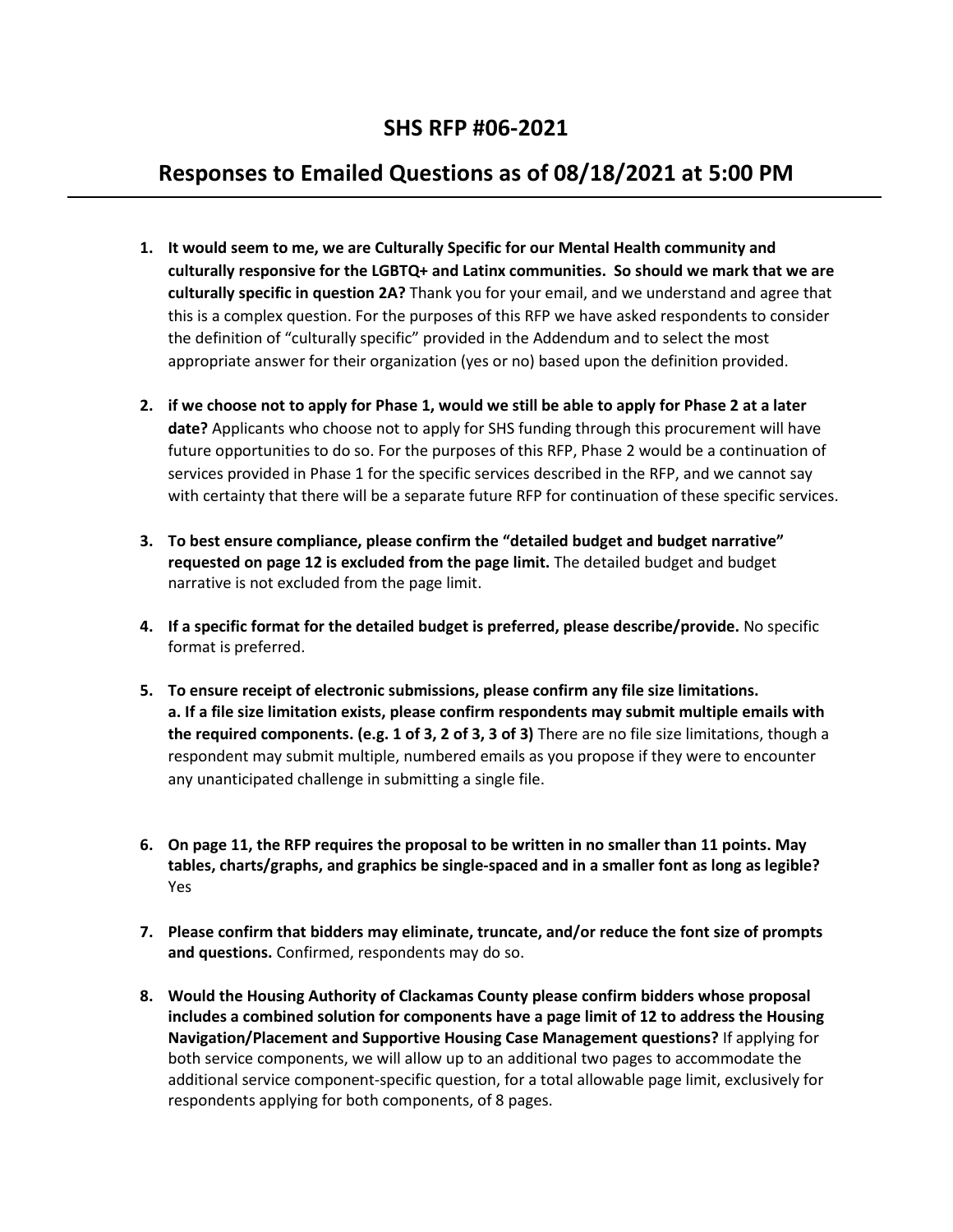- **9. If bidding on both components,** 
	- **a. could a single bidder be selected to operate both components?** Yes
	- **b. could a bidder be selected to operate only one component?** Yes
- **10. Response to Questions #1 posted on [Clackamus.us](https://protect-us.mimecast.com/s/9kj7CR6Jz2HNgJQI9kEeq?domain=clackamus.us) states "a budget that reflects the actual time of services is preferred. Please confirm the Phase 1 period budget should be nine months total (October 1, 2021 – June 30, 2022).** Phase 1 contracts are expected to start in the first half of October and go through June 30, 2022.
- **11. How is the anticipated fiscal year funding of \$3,000,00 split between each component?** The specific allocation of funds between the two components will be determined at the time of contracting based on the needs of the populations to be served at that time. However, the funding for each component will be split roughly evenly.
- **12. Describe the capabilities of the HMIS system used for monitoring the demographics of those accessing services – specifically in the areas of job seeker case management, employer activity/interactions, and fiscal (such as support service expenses).** Service Point is a HUDcompliant HMIS. Specifics of data tracking requirements will be determined in the course of contract negotiations and all necessary HMIS training will be provided by the County.
- **13. Please provide a targeted salary range for key positions.** Please consult the total available funding, the staff-to-participant ratios described in the service component sections, and articulate your approach to staff compensation in the budget and budget narrative.
- **14. Are current office locations available for future use? If yes, is the provider responsible for renting the facilities? If yes, what is the current rent for each location?** No, the Housing Authority does not have office locations available for use.
- **15. Is equipment available for future use? If yes, how many computers, printers, copiers, etc. are available? Is there a cost associated with using these items? Is there an expectation that additional equipment will be needed or for existing equipment to be replaced?** No, the Housing Authority does not have equipment available for use.
- **16. Is furniture available for future use? If yes, what is the available inventory? Is there an expectation that additional furnishings will be needed or for existing furniture to be replaced?** No, the Housing Authority does not have furniture available for use.
- **17. If the service provider purchases any equipment (office furniture, computer, etc.), who is expected to take ownership at the end of the program?** Equipment needed for the delivery of services under this RFP should be included in the budget and budget narrative. The ownership of such equipment subsequent to the completion of the contract terms will be determined in the course of contract negotiations.
- **18. How will overlapping contracts be handled and will there be any repercussions for applying for this this grant with a contract ending in Dec 2021? How would that be handled?** In that case no, applying for funds through this RFP will not have repercussions on existing contracts an